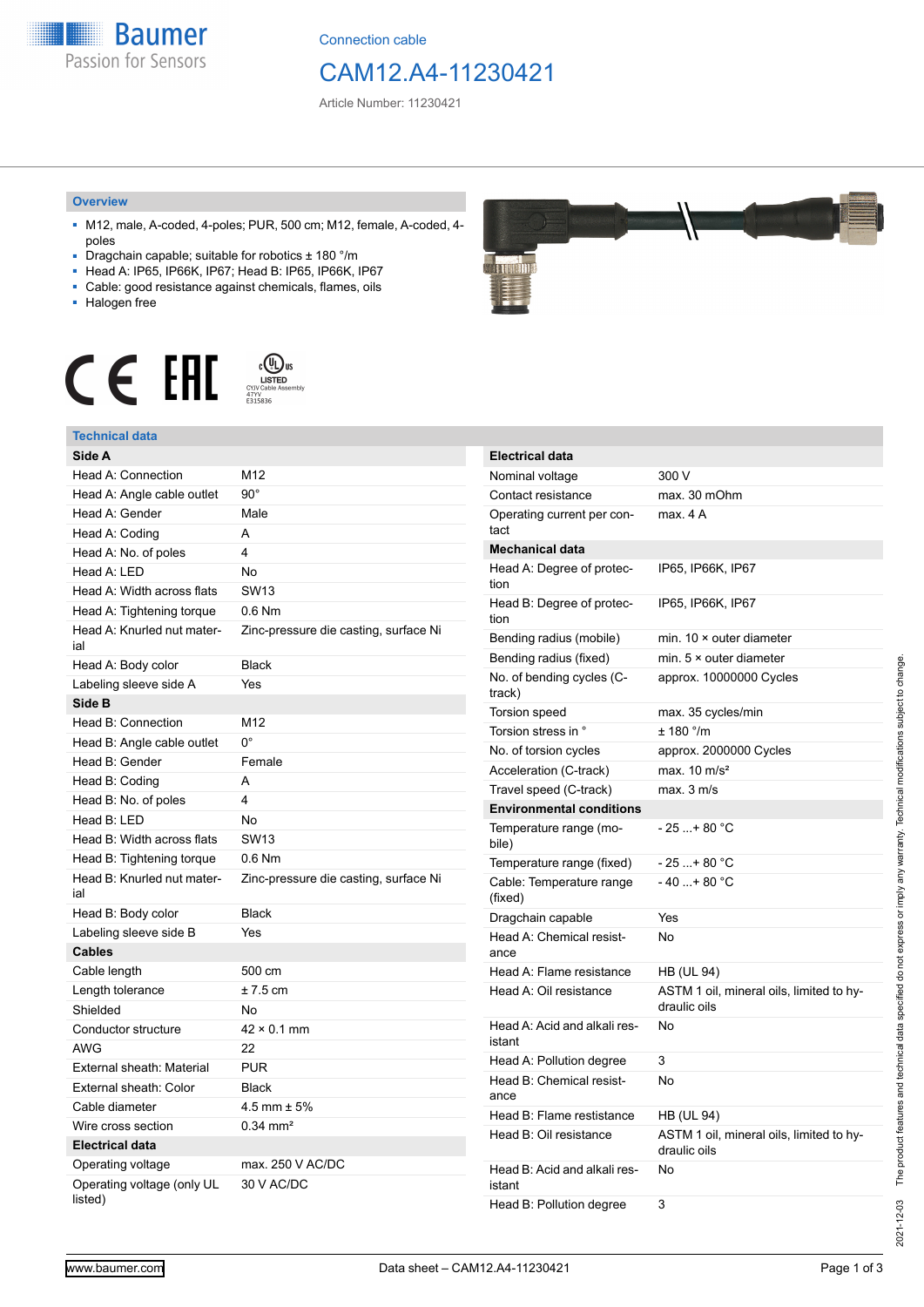

Connection cable

## CAM12.A4-11230421

Article Number: 11230421

#### **Technical data**

**Technical drawing**

**Side A**

#### **Environmental conditions**

Cable: Chemical resistance Good (DIN EN 60811-404)

Cable: Flame resistance Conform UL 1581 §1090 (H); CSA FT2; IEC 60332-2-2

#### **Environmental conditions**

Cable: Silicone-free Yes

Cable: Oil resistance Good (DIN EN 60811-404)

#### **Side B**

**Coding**

#### **Technical drawing**

# $32$  $M12x1$  $\emptyset$  15 39  $\sqrt[3]{13}$



#### **Coding**